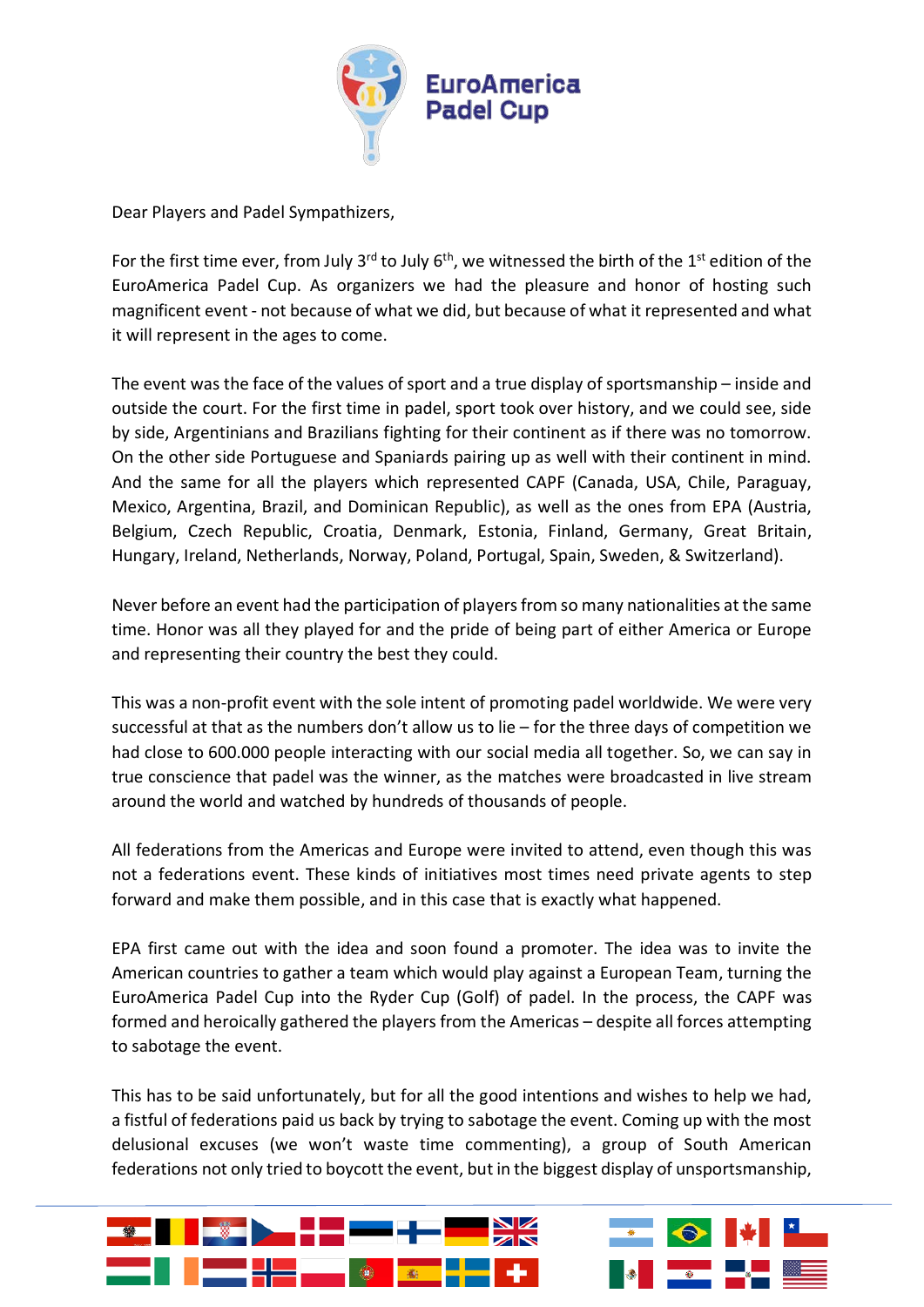

they also issued a public statement threatening their players with sanctions should they choose to participate. One wouldn't be surprised if it was just the FEPACHI or FEMEPA as they have been an active part in the latest wrongdoings of the International Padel Federation, and are currently on the board of such International Padel Federation - in clear opposition of the Federation Nacional de Padel de Chile which recently has shown proof of officiality in Chile, and FemexPadel from Mexico which has already won a court case in CAS regarding their admission to the IPF. Apparently the Paraguay Padel Federation and the Confederation of Brazilian Padel which still do not show in their Ministry of Sports as Official Institutions have also taken part in waging war against the EuroAmerica Padel Cup, but last and not least, Uruguay which is the only Federation, of the five, which has official recognition, surprisingly also joined the destructive mission.

On the same note, this was not the only despicable behavior from Federations which should be supporting padel, and instead chose to attack it. It is no coincidence that out of the six "said elected" board members of the IPF, four out of five of the sabotaging countries are represented on that "said elected" board. To add another member of the board, in our understanding, sabotaging the event, the IPF President himself never even responded to the invitation the organization addressed him to take part in the event. Shameful is the only word that comes to mind in such case. That and the fact that later we were contacted by Italian Players which wanted to participate in the event but also suffered pressures not to. If one can add one + one it might not be difficult to understand why.

In the end, and despite all the forces that gathered to keep it from happening, the event did happen, and it was a success. CAPF came out strong and the threatened players were the ones that came through. Obviously, they could distinguish the right from wrong and answered the call. Even though they were threatened, Brazilian players came, Chilean players came, Paraguayan players came, and Mexican players came. We cannot shy away from telling them how brave they were and how grateful we are to them. One day the padel world will remember this first edition and will remember who the real heroes of this event were. Thank you to all American players for coming and making this possible. And also thank you to all European players for coming and making this possible. EPA also remained strong and 17 of their 18 members were supportive and respectful of the event. Thanks EPA and CPAF for staying true to the sports values.

Due to all that was explained above, the event was hit hard by something else. The original promoter of the event quit and we quote part of his letter: "we are not used to work with people who behave like this. We are in sport to build things, and not to see people who are unfamiliar with sports values try to destroy such a beautiful event. We have never seen this in the several decades we have been at the service of sport. It seems this sport needs some



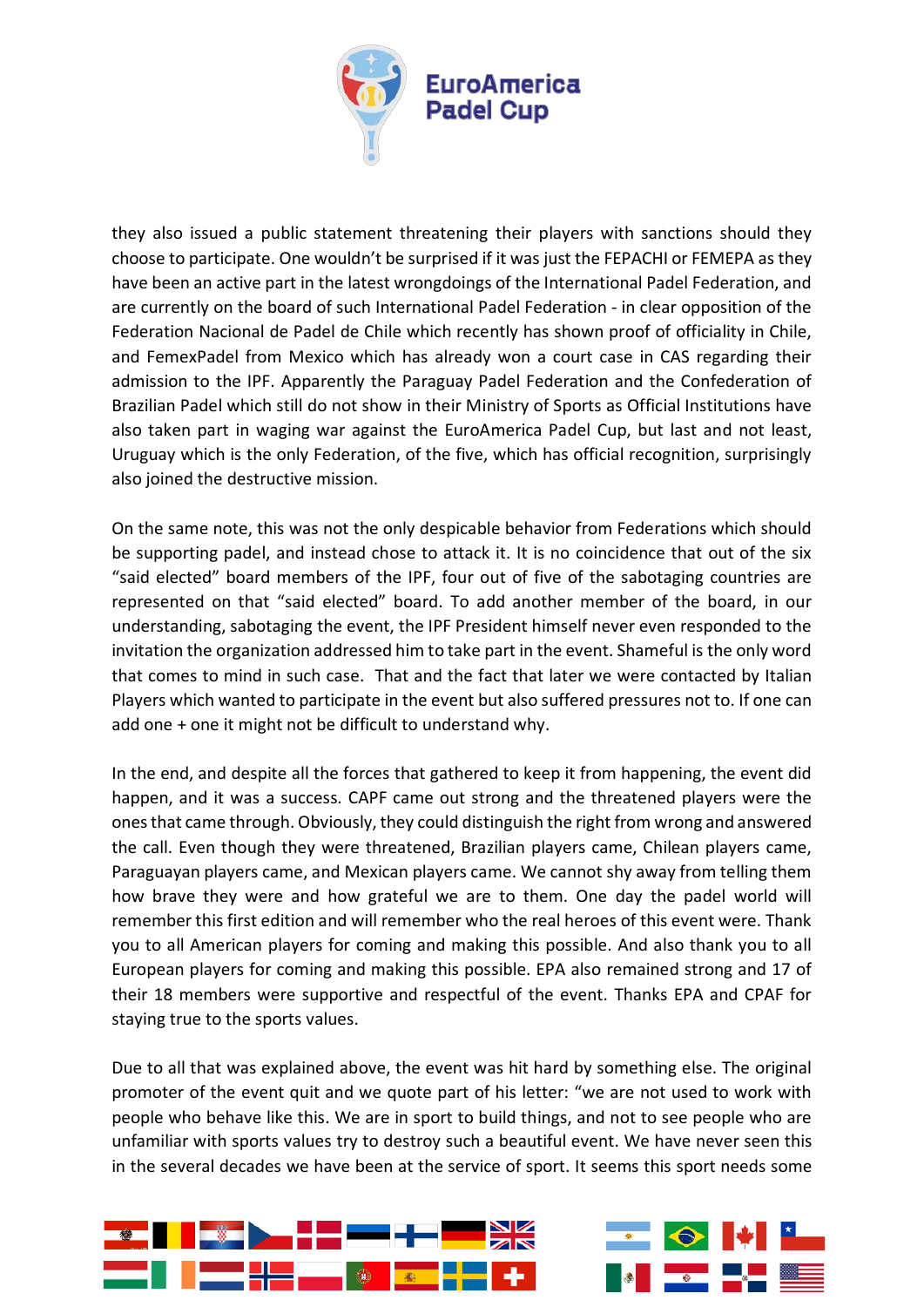

inside cleaning. There are always people who don't like to see their own inertia threatened by the people who actually do things. Some countries in padel seem to be infected. We choose to withdraw and work in more healthy environments".

With three weeks left, the event had no promoter and was at risk of not happening. The Portuguese Padel Federation stepped in and said no matter what, the event had to happen. EPA had the same opinion and strongly supported that all had to be done to keep the event alive. CAPF came right in as well and said they would take care of their side and for EPA to take care of the Europe side. The event was going to take place, and no matter what!

It did, and for that to happen a lot of people and institutions had to step in and help. We will surely forget some important ones, which we apologize for in advance, but we must thank the ones we can remember.

First of all the Portuguese Government through the Secretary of State of Sports and Youth, Dr. João Paulo Rebelo, who not only officialized the event naming it an event of National Public Interest, but made the effort to be there in the inauguration Dinner to salute all players, captains, coaches, presidents of Federations and all participating people. What a gesture of support to our sport.

Then to the Portuguese Institute of Sports and Youth (IPDJ) through his President, Dr. Vitor Pataco, who sponsored the event so it could happen and wouldn't die. The financial support was of the utmost importance and without it, we wouldn't have had one.

The CASCAIS municipality, represented by his Sports Councilor Dr. Nuno Piteira Lopes, who immediately said yes when we came to him asking for help to organize the event. Not only did the Cascais Municipality gave it's best to help with all the infra-structure but it also came through financially to support the event. A special thanks to Cascais and to the Clube de Tenis Estoril, and his president Arq. Luis Campos Guerra for being such wonderful hosts, putting all the resources they could at our disposal.

The presidents of the federations which decided to come and support the event live. Thank you very much. It was important to us to have you over and to feel that we can count on you in the future.

The Sponsors, as no event can live without them. Carlsberg and Vitalis, thanks for dressing up our event and for being there for padel. You have been supporting some of the greatest padel events in Portugal. Thanks for keeping our throats dry throughout the event and let's do more in the future. Thank you, Vera, and Andreia.



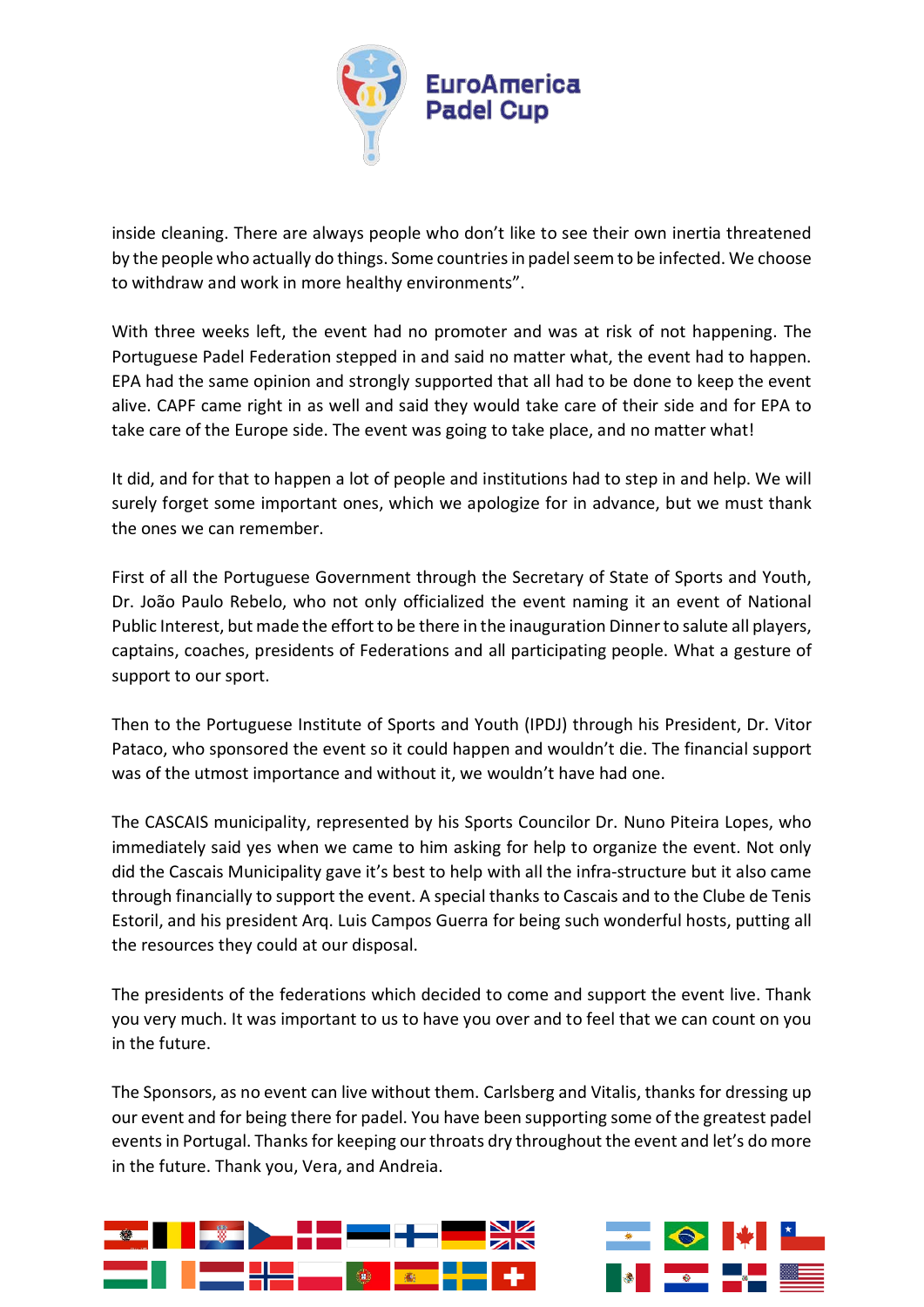

Thanks to the Official Hotel Vila Galé for making the stay of both delegations so comfortable and for making us all feel at home. To Fonderia, this great watch brand which made a special limited edition of 45 watches so we could immortalize the event, and in years to come both delegations will have an item to remember their adventure in Portugal, and the first time the event was played. Miguel, thank you and what a beautiful watch.

To AYSA for being with us in the past years and for all the hours you spent putting up the central court where the event was played. For always being there and trying to improve the court day after day. And for being the official court constructor of the FPP. Once again you came through. Thank you, Paulo.

To DropShot a special thank you as always. They are the official clothing company of the FPP and once again they came through. They dressed all the delegations with the official uniforms and all the staff as well. Once again, such a quality brand was involved in yet another event in Portugal, with the FPP. I thank Javier who couldn't be present but also to Marcelo who came to watch and support the event. We are deeply thankful to DropShot.

To UZINA for creating such a beautiful logo for the event. It will always be remembered. To Vista Alegre for presenting the beautiful trophy. And to Nicola for the coffee we could all drink throughout the event and that gave us the strength to work through the long days.

To the Media, specially M80 radio. They have always been the official padel radio station in Portugal, and once again they came to our rescue. Great promotion and thank you for being with us. João you are great. To Eleven Sports which recently signed a contract to transmit all padel events in Portugal, and which started a, hopefully, very long collaboration with FPP and Padel everywhere. Thank you, David, for coming in in such short notice. To Raquetc and Bola Amarela, two great padel sites who helped us cover the event. To Jornal Publico for the coverage of the event. And to Jorge Figueira for being our official commentator and for covering the event in his padel page (Padel Wall).

To the referees, Raquel and Nuno, for all the hours they spent chairing the event. Great attitude, keeping the event fun but applying the rules when they had to be applied. And specially to all the volunteers and staff who spent a lot of hours making this event possible. To the "Padel Adaptado" for their exhibition and the time they took to come and show us how padel can be played by all – and example to all. To the Director of our School Padel program – thanks Paulo for bringing all the kids from schools around and making padel known in such age group. And to Pedro who feds us all throughout the week in the Restaurant, our



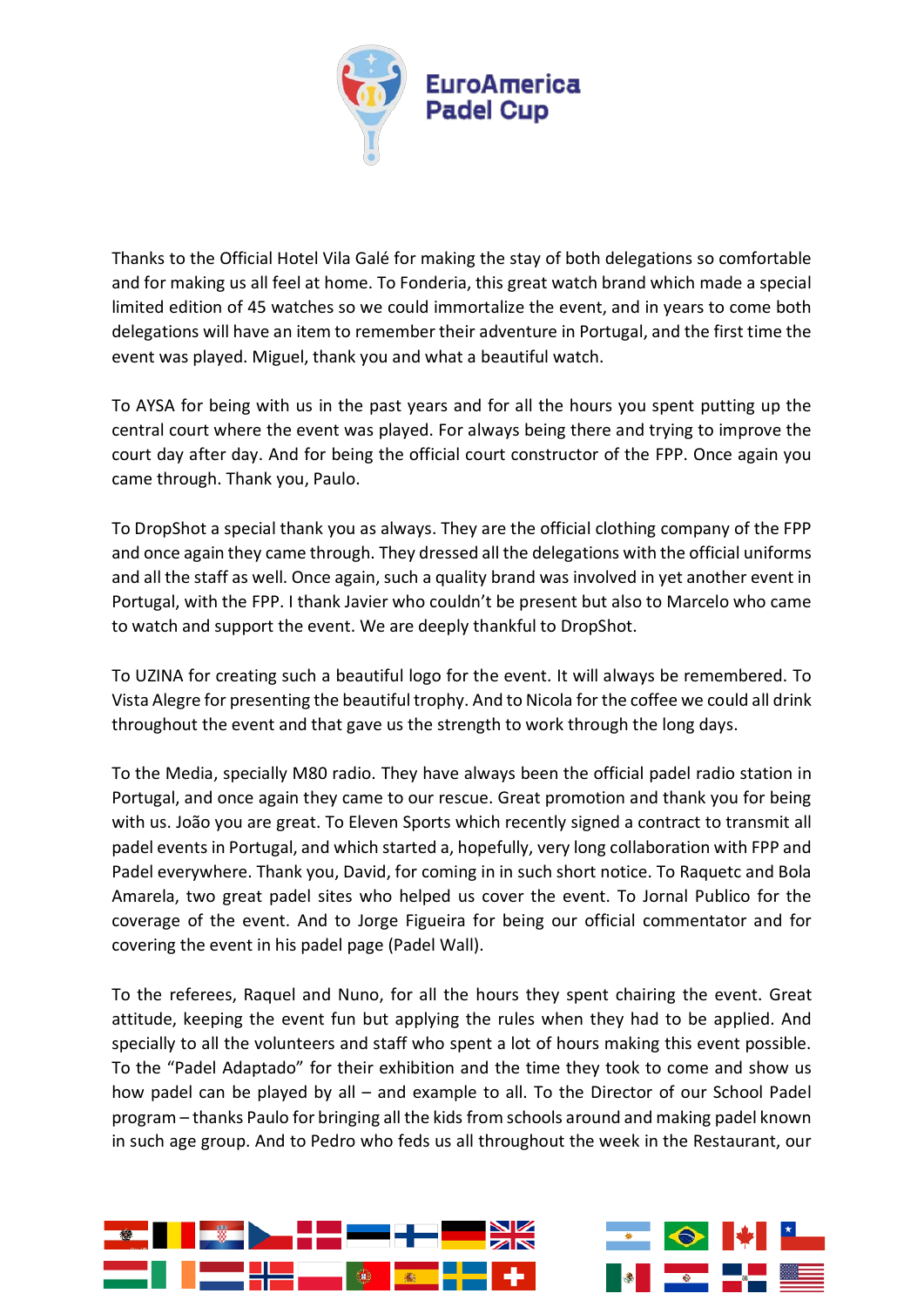

thanks for the wonderful food. And the Physios who kept the teams healthy throughout the event – thank you very much Physioclem.

Special thanks to the FPP staff and the staff that usually works with us: Thank you Rui Gloria for a great production, thank you Desidério and your team for putting everything together, thank you Bernardo for being there and covering for everybody when necessary, thank you Paulo and your team for all the images, and thank you Rui. Special thanks to Culto da Imagem which produced all the materials with two days left to the start of the event – Gonçalo and your team, you were great once again and you dressed the event beautifully.

To the board of the FPP a special thank you as well for supporting the event when we knew how hard it would be to put it together. Thanks for the help and all the work you putt in for developing padel in Portugal. A special thanks to Ana who came to our rescue once again, and had to stay up some nights to finish the image of the event, cause we didn't have another option. Thanks all for supporting the EPA project and specially the EuroAmerica Padel Cup with all the risks we took.

And last but not least, we must congratulate the champions. EPA putt up a fight, but CAPF came out stronger in the end. The sport spirit was present at all times, and the true winner was padel. We thank EPA and CAPF delegations. The people who made this possible. But specially two great legends of the sport who accepted to be the captains of the teams which participated in this wonderful event. Mr. Alejandro Lasaigues for Americas and Mr. Willy Lahoz for Europe, what a luxury it was to have you lead your teams throughout the week. You have given so much to padel, and yet again you give a bit more. It was an honor to host such brave men who made up the teams and the captains which lead them. To all the countries who stood together and believed in this event, a special thanks. If we stick together, we can do wonderful things. In two years, we'll all be in America for the second edition, but for now: We did it!

Lisbon, July  $24<sup>th</sup>$ , 2019

The Honorary Commission